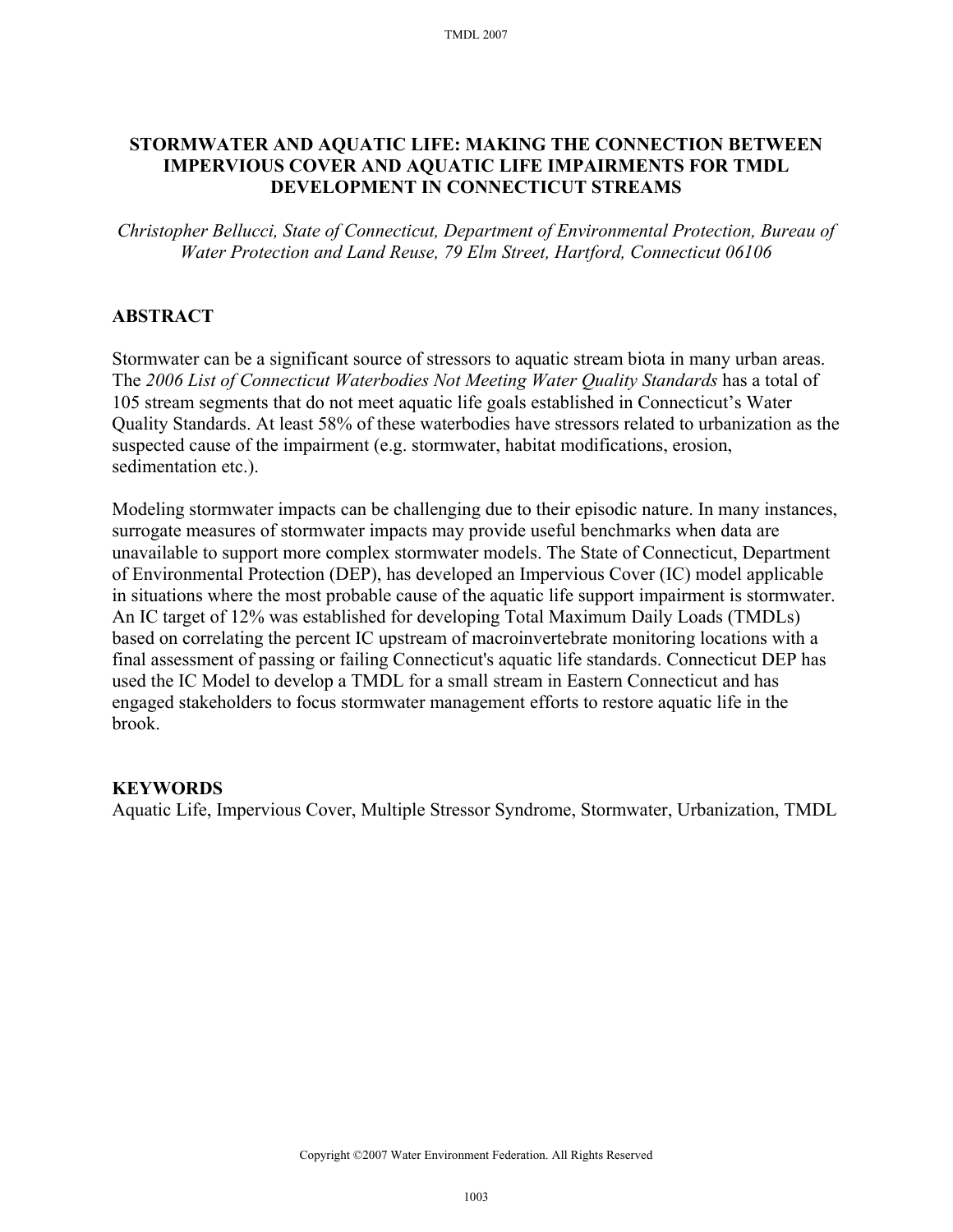# **INTRODUCTION**

It is well documented that changes in land use impact the ecological characteristics of streams, including the distribution and abundance of biota (Allan, 2004; Arnold and Gibbons, 1996; Chadwick et al., 2006; Coles et al., 2004; Gergel et al., 2002; Schueler, 1994). In particular, measures of urban land use have negative impacts on biotic integrity (Bilkovic et al., 2006; Miltner et al., 2003; Morse et al., 2003; Ourso and Frenzel, 2003; Stanfield and Kilgour, 2006; Wang et al., 2001; Wang and Kanehl, 2003). In effect, urbanization and stormwater runoff result in "urban stream syndrome" (Meyer et al., 2005; Walsh et al., 2005) in many of our nations waterways. That is, as watersheds become more urbanized, stormwater runoff results in a flashier hydrograph, elevated concentrations of pollutants transported from impervious surfaces to streams, altered channel morphology, and reduced biotic integrity with a dominance of more tolerant species.

Stormwater runoff from urban land development with impervious surfaces is currently the largest contributor to the impairment of water quality in New England, as well as in many other parts of the country (ENSR 2006). In Connecticut, the *2006 List of Connecticut Waterbodies Not Meeting Water Quality Standards* (CTDEP, 2006a) has listed a total of 105 stream segments that do not meet aquatic life goals established in Connecticut's Water Quality Standards (CTDEP, 2002). At least 58% of these waterbodies have stressors related to urbanization (e.g. stormwater, habitat modifications, erosion, sedimentation) as the suspected cause of the impairment (Figure 1). Under Section 303 (d) of the Federal Clean Water Act, Connecticut is required to develop Total Maximum Daily Loads (TMDLs) for these 105 stream segments.



**Figure 1 - Potential causes of the 105 stream segments listed in the 2006 List for not meeting Connecticut's aquatic life use support designated use.**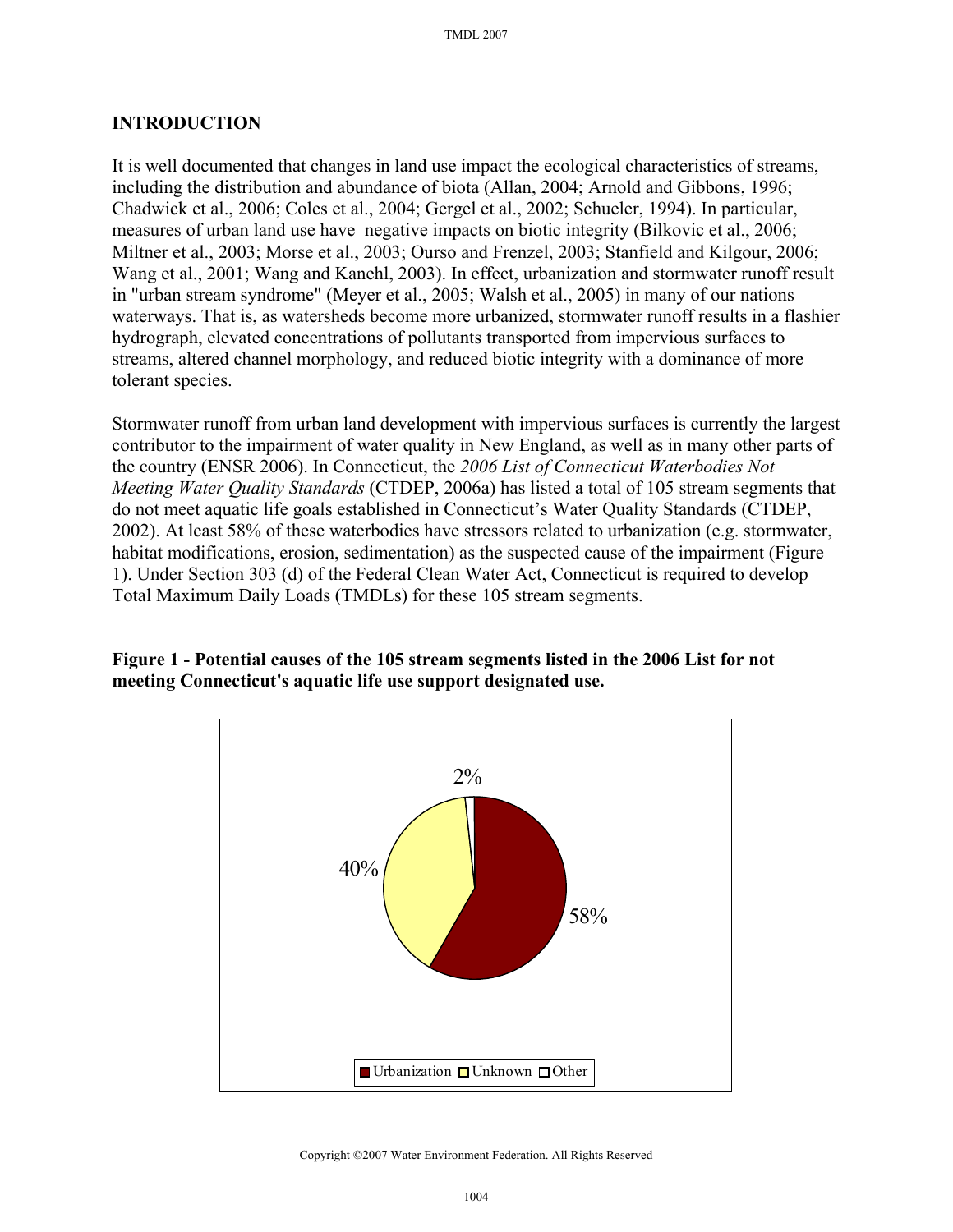Developing TMDLs for "urbanization" presents an enormous challenge for Connecticut because of the number of impairments and the complicated nature of urban stream syndrome. Simply stated, urban stream syndrome is generally a result of what I will call "multiple stressor syndrome," the fact that many complex and interactive impacts are associated with this phenomenon (Figure 2). These characteristics of "multiple stressor syndrome" make it difficult to identify which pollutant is the most suitable for TMDL analyses. Often, there is insufficient information that indicates any specific pollutant is causing or contributing to an exceedance of a particular water quality criterion. Rather, given the variability in types and concentrations of pollutants associated with storm water, and the range in magnitude of storm events, a surrogate approach that aggregates the effects of multiple stressor syndrome is perhaps a more appropriate measure of impact.

The Connecticut Department of Environmental Protection (CTDEP) has developed a TMDL approach for situations where aquatic life goals are not met and it has been identified that stormwater is the most probable cause of the impairment. The approach uses a surrogate measure, impervious land cover (IC), to develop TMDL targets, wasteload allocations, load allocations, and margin of safety using a percent reduction approach. IC in the watershed was chosen as a good surrogate measure of stormwater because it aggregates pollutant loads, storm water flows, and has a direct relationship with benthic macroinvertebrate assessments, the primary measure of aquatic life goals in Connecticut. A target of 12% IC in the contributing watershed was chosen based on an analysis of 125 stream monitoring locations and IC estimated using GIS. The 12% IC threshold represents a level of imperviousness in the upstream watershed that, if exceeded, is not likely to support a macroinvertebrate community that would meet aquatic life use goals established in Connecticut's Water Quality Standards.

### **METHODOLOGY**

#### **Estimates of Impervious Cover**

Estimates of the percent impervious cover of the total land cover (% IC) for 1985, 1990, 1995, and 2002 by basin were obtained from the Center for Land Use Education and Research at the University of Connecticut (E. Wilson, Personal Communication). The % IC values were derived from land cover data using an ArcView® Impervious Surface Analysis Tool (ISAT). ISAT multiplies IC coefficients by each land cover class to obtain an estimate of total impervious cover by area (such as a local drainage basin). These IC coefficients were developed using nine Connecticut towns that have accurately measured IC (Prisloe et al., 2002). Actual IC measurements from these nine towns were used to "truth" the computer interpretation of IC and provide more accurate IC coefficients for use statewide. Further information on ISAT can be found at http://nemo.uconn.edu/tools/impervious\_surfaces/measure/isat.htm and http://www.csc.noaa.gov/crs/cwq/isat.html**.**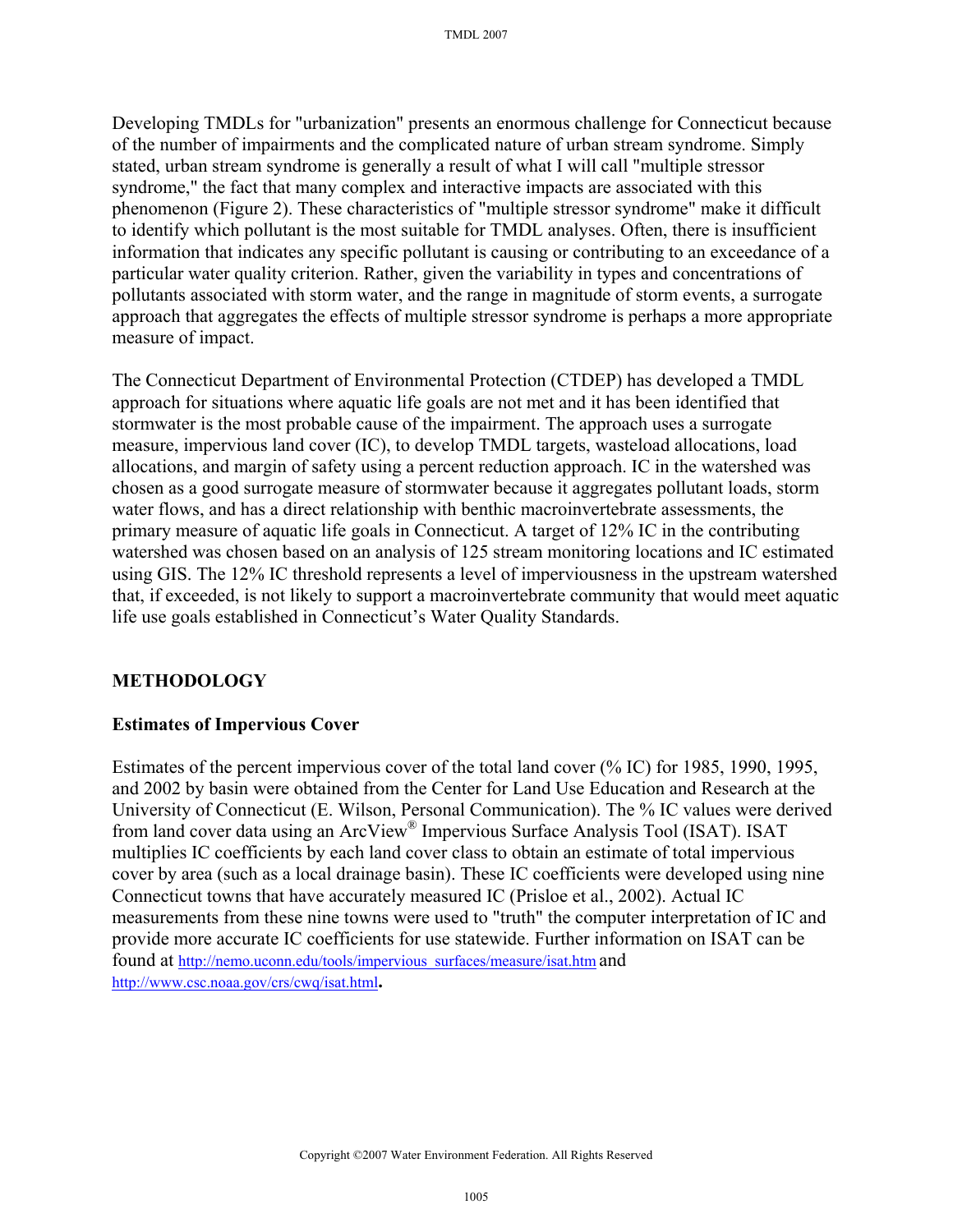**Figure 2 – Conceptual model of multiple stream syndrome which provides linkages between urbanization, impervious cover and biotic integrity. The term Urban Stream Syndrome was initially referenced in Meyer et al. (2005).** 

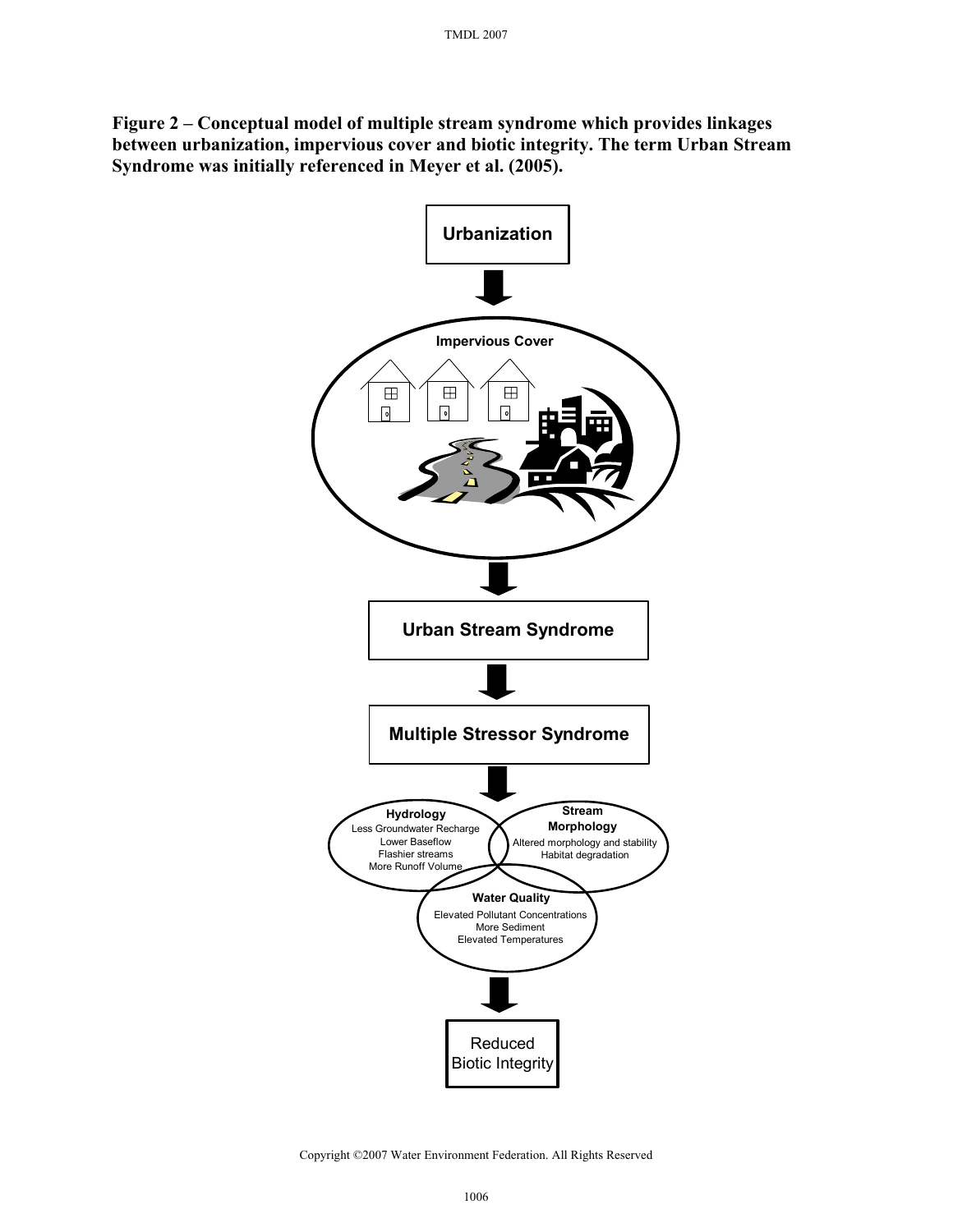### **Applicable Streams**

Monitoring locations (Figure 3, Appendix 1) included in this analysis represent benthic monitoring sites that were sampled by CTDEP as part of a rotating basin approach from 1996 to 2001 and more recently a group of sites selected based on a probabilistic sampling design (CTDEP, 1999). Sites were limited to only those in which Rapid Bioassessment Protocol (RBP III) level of effort were completed (Plafkin et al., 1989). In Connecticut, the RBP III level of effort consists of a two square meter kick net sample collected from erosional riffle habitat, 200 organism sub sample, and organism identification to the lowest taxon possible (generally species level).

The ISAT estimates of IC were estimated as the % IC of the total land cover upstream of the monitoring location. For monitoring locations in smaller streams (e.g. local basins), IC measurements were delineated to the upstream extent of the local basin boundary. Similarly, for monitoring locations contained in subregional basins, IC measurements were delineated to the upstream extent of the subregional basin boundary. Since the influence of IC is greater at smaller scales, the analysis was limited to monitoring locations with upstream drainage areas of  $\leq 50$ square miles. Watersheds > 50 square miles were excluded because IC clusters located far upstream of the monitoring location may not affect the macroinvertebrates at the monitoring location.

In addition to excluding monitoring locations with large watersheds upstream, monitoring locations within one mile downstream of a sewage treatment plant discharge were also excluded from the analysis. Also, monitoring sites on streams that have a portion of the upstream basin in states bordering Connecticut were excluded because IC estimates were not readily available for other states.

As a result of the qualifiers mentioned above, the Applicable Streams effectively are those with monitoring locations with RPB III level of effort on streams with  $\leq 50$  square miles drainage upstream, beyond 1 mile of a sewage treatment plant discharge, and no portion of the drainage in another state. Care should be taken when making inferences to monitoring sites in streams that may exhibit different characteristics.

# **Linking Impervious Cover with Benthic Macroinvertebrates Data to Develop TMDL Targets**

The % IC in the contributing watershed and benthic macroinvertebrates data from Applicable Streams were analyzed graphically using scatterplots and box and whisker plots to determine potential TMDL targets. Since IC estimates were available for four years - 1985, 1990, 1995, and 2002 – and the macroinvertebrate sampling years were variable, the IC dataset from the closest year preceding the monitoring date was used in all cases.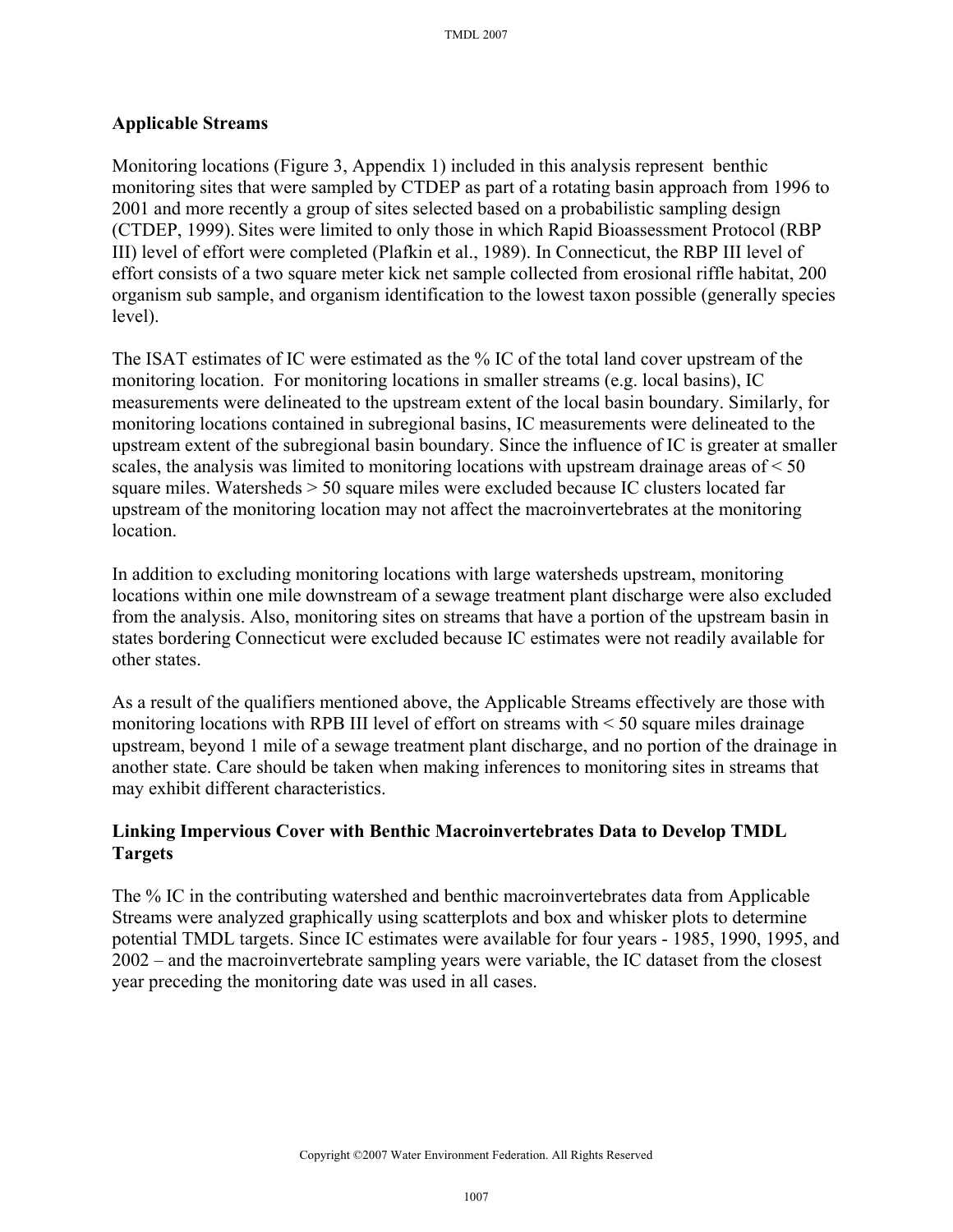**Figure 3 - Applicable streams: benthic monitoring sites considered for this analysis. Thick black lines show major drainage basin divides. Green triangles are sites that met Connecticut's aquatic life criteria (n=86) and yellow circles are sites that did not meet Connecticut's aquatic life criteria (n= 39).** 



The % IC was plotted against final benthic metric scores as a percent of the reference community. The final percent of reference score integrates seven metrics: taxa richness, modified Hilsenhoff Biotic Index, ratio of scraper and filtering collector functional feeding groups, ratio of EPT (taxa in the orders Ephemeroptera, Plecoptera, and Trichoptera) and Chironomidae abundance, percent contribution of dominant taxa, EPT index, and community loss (Plafkin et al., 1989).

Connecticut currently has a pass/fail methodology of assessing attainment of aquatic life use goals based primarily on the benthic macroinvertebrate community in a stream. Benthic macroinvertebrates integrate the effects of pollutants and other conditions over time, and therefore are felt to have the best and most direct measure of aquatic life use support goals. In general, monitoring locations that score >54% of reference community pass aquatic life standards, while those that score < 54% of reference community fail aquatic life standards. Other factors such as species composition and age class distribution of the fish community, evaluation of chemical criteria, and water diversions factor into aquatic life assessments for streams as decribed in Connecticut's Consolidated Assessment and Listing Methodology (CTDEP 2006b), but for the majority of cases, the macroinvertebrate scores are the primary measure of aquatic life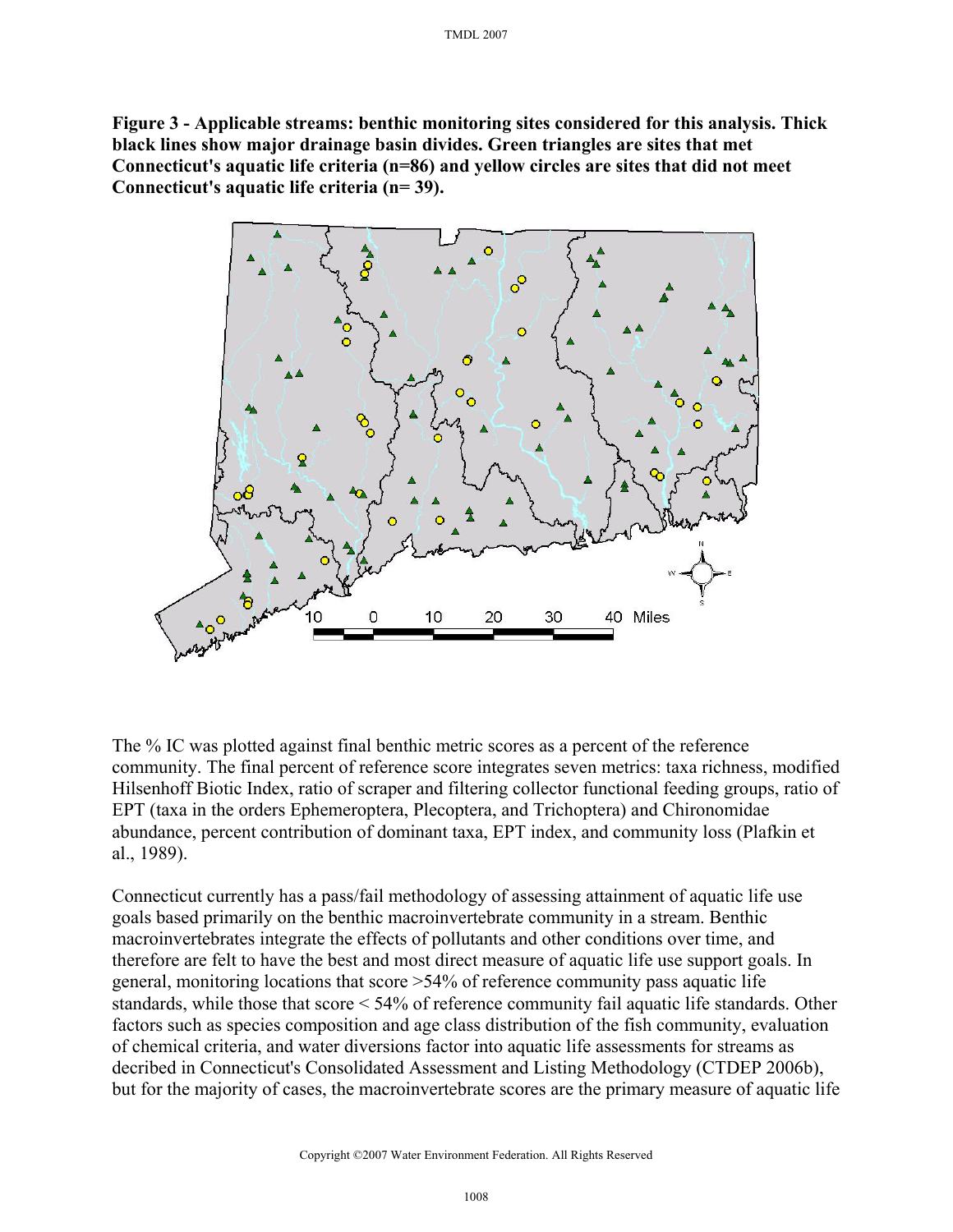goals. Therefore, for this analysis, the pass/fail demarcation of 54% of reference condition was used as a measure to assess TMDL targets since aquatic life assessments in Connecticut are strongly influenced by this result.

# **RESULTS**

A total of 125 sites met the criteria as outlined in Applicable Streams above and were considered in this analysis. The median drainage area upstream of these 125 sites was 14.8 square miles (range 5.3 - 46.4 square miles) and the percentage of impervious cover ranged from 2.3-28.0 % with a median value of 4.4% (Figure 4). Scatter plots from the Applicable Streams in Connecticut showed that taxa richness and EPT taxa generally decreased with increasing IC (Figure 5). As a group, EPT taxa can be characterized as sensitive taxa and often occur in decreased abundance in response to environmental stress (Lenat and Penrose, 1996).

Applicable Streams were further separated in two groups - 1) those that met Connecticut's aquatic life criteria as assessed using RBP III % of reference score and 2) those that did not meet Connecticut's aquatic life criteria. The general trend observed in these data was that the % IC was lower for streams that met Connecticut's aquatic life criteria than sites that did not meet Connecticut's aquatic life criteria, although there was some overlap in the upper quartile of the "meet" group with the lower quartile of the "do not meet" group (Figure 6).

Figure 7 demonstrates a "threshold" effect in that as the % IC in the contributing watershed increases to approximately 12%, no Applicable Streams met Connecticut's aquatic life criteria (i.e. >54% reference community).

**Figure 4 -Box and whisker plot of upstream drainage area (left) and percent impervious cover (IC) in the upstream watershed(right) for 125 sites that were included as Applicable Streams in this study. The notched box shows the median and lower and upper quartiles. The dotted line extending from the quartile boxes shows the nearest observations within 1.5 interquartile ranges (IQR). Crosses indicate observations exceeding 1.5 IQRs and circles indicate observations exceeding 3.0 IQRs**

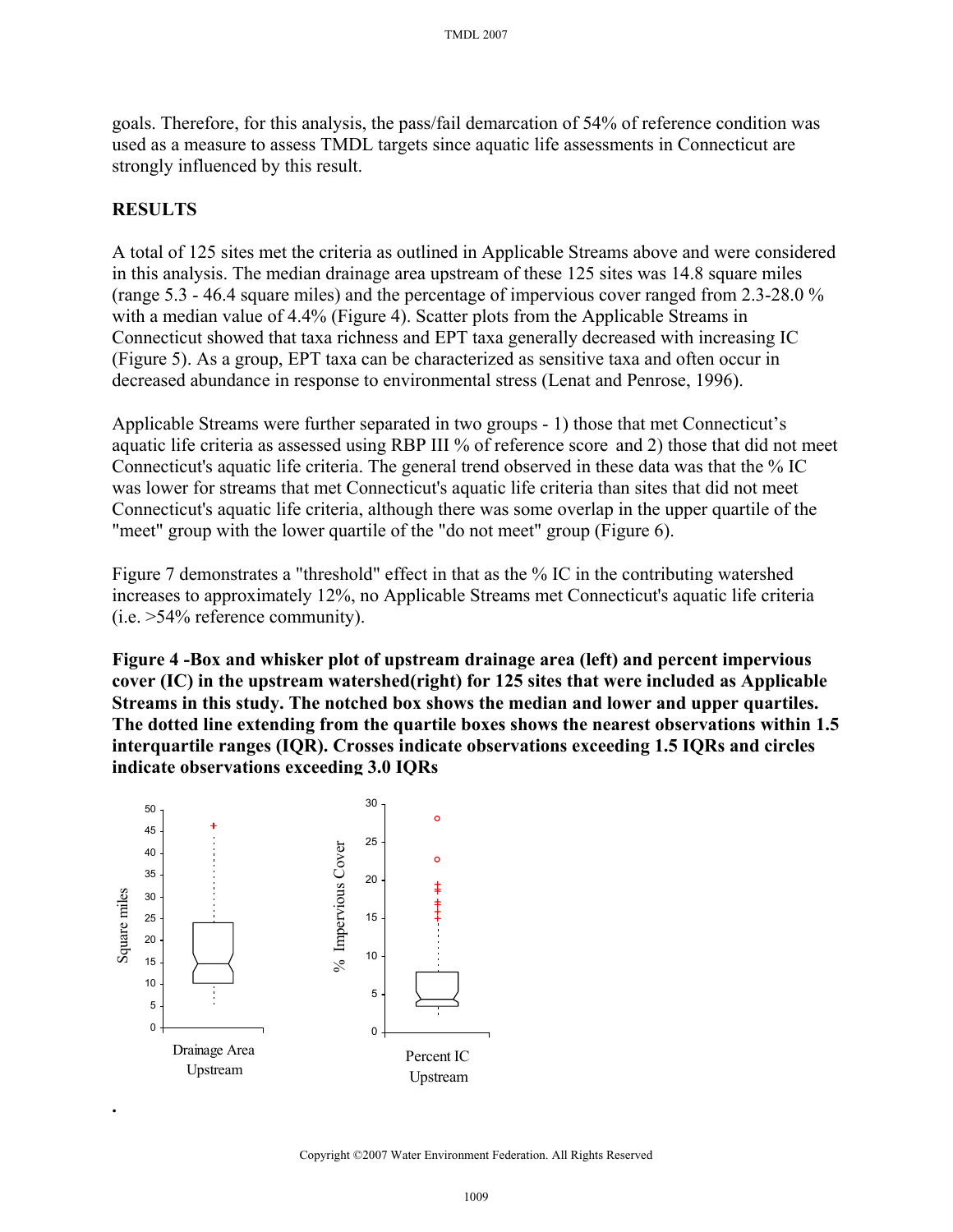



**Figure 6. Box and whisker plot of sites that meet Connecticut's Water Quality Criteria (WQC) for aquatic life (n=86) and sites that do not meet Connecticut's aquatic life criteria (n=39). The notched box shows the median and lower and upper quartiles. The dotted line extending from the quartile boxes shows the nearest observations within 1.5 interquartile ranges (IQR). Crosses indicate observations exceeding 1.5 IQRs**.

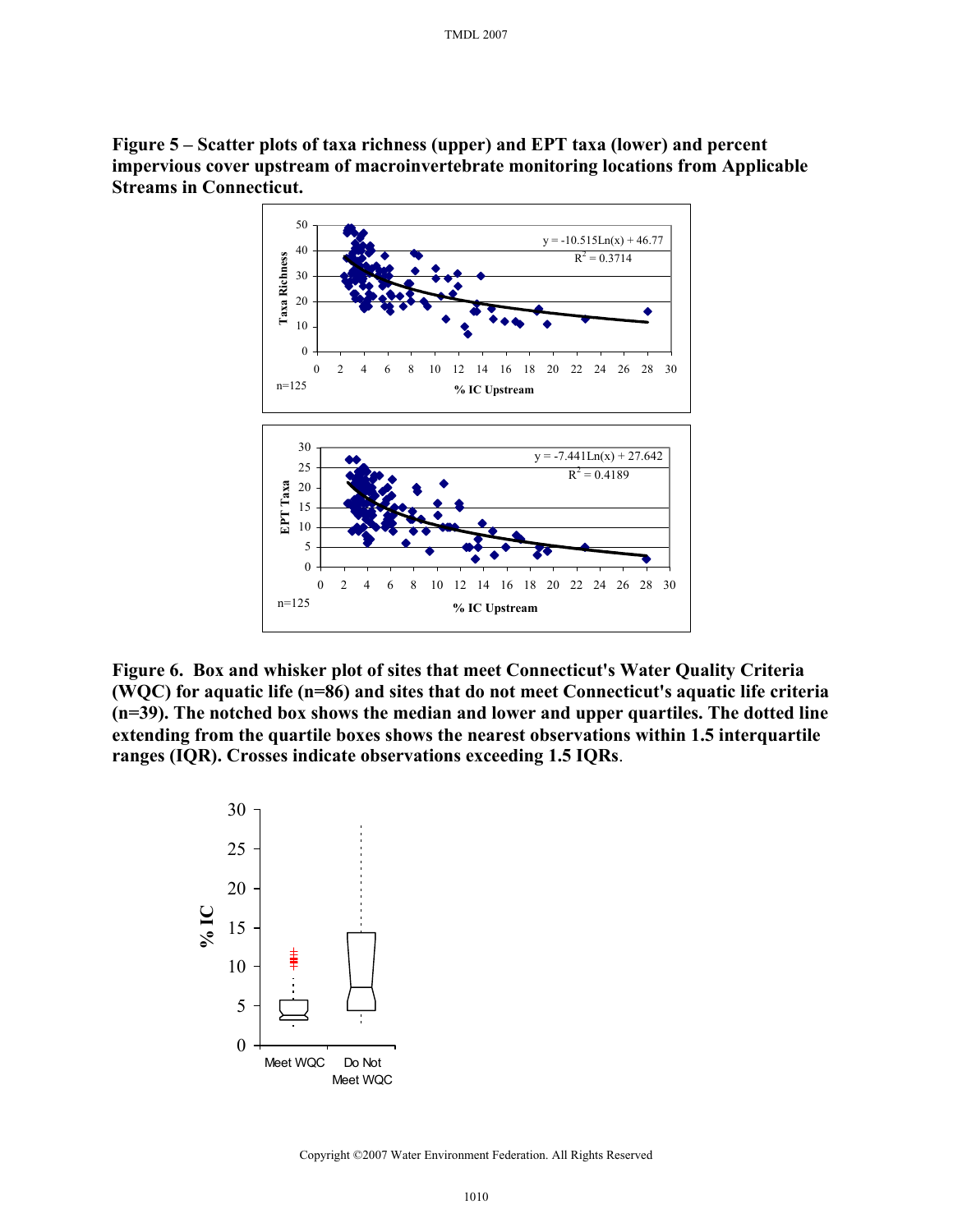**Figure 7. Scatter plot of percent impervious cover (IC) upstream of monitoring locations and % of reference macroinvertebrate community as assessed using Connecticut's Consolidated Assessment and Listing Methodology. Points that plot above the horizontal red line meet Connecticut's water quality criteria (WQC) to support aquatic life. Points that plot below the horizontal red line do not meet Connecticut's water quality criteria to support aquatic life.** 



### **Impervious Cover Target for TMDLs in Connecticut**

Based on the results of this analysis, CTDEP believes that 12% IC is a reasonable TMDL target for aquatic life impairments in Applicable Streams where stormwater has been identified as the most probable cause of the impairment. It is recognized these correlations do not demonstrate causation, but given the known effects of urbanization and impervious cover on biotic integrity due to multiple stressor syndrome, this approach seems reasonable. The 12 % IC target value has been used as the surrogate TMDL target, and to further define a surrogate Wasteload Allocation (WLA) and Load Allocation (LA) target for stormwater caused aquatic life impairments in Connecticut.

### **DISCUSSION**

This 12% IC target observed for Applicable Streams in Connecticut represents a level of imperviousness in the upstream watershed that, if exceeded, is not likely to support a macroinvertebrate community that would meet aquatic life use goals. The 12% IC threshold is within the range of % IC values causing impacts to aquatic life generally reported in the literature (Schueler, 1994; Center for Watershed Protection, 2003), and is within the range of % IC values from other New England States. For example, the State of Maine recently proposed IC targets that ranged from 6-15 % to support their tiered aquatic life use categories based on an analysis of macroinvertebrate and IC data (Maine Department of Environmental Protection, 2005).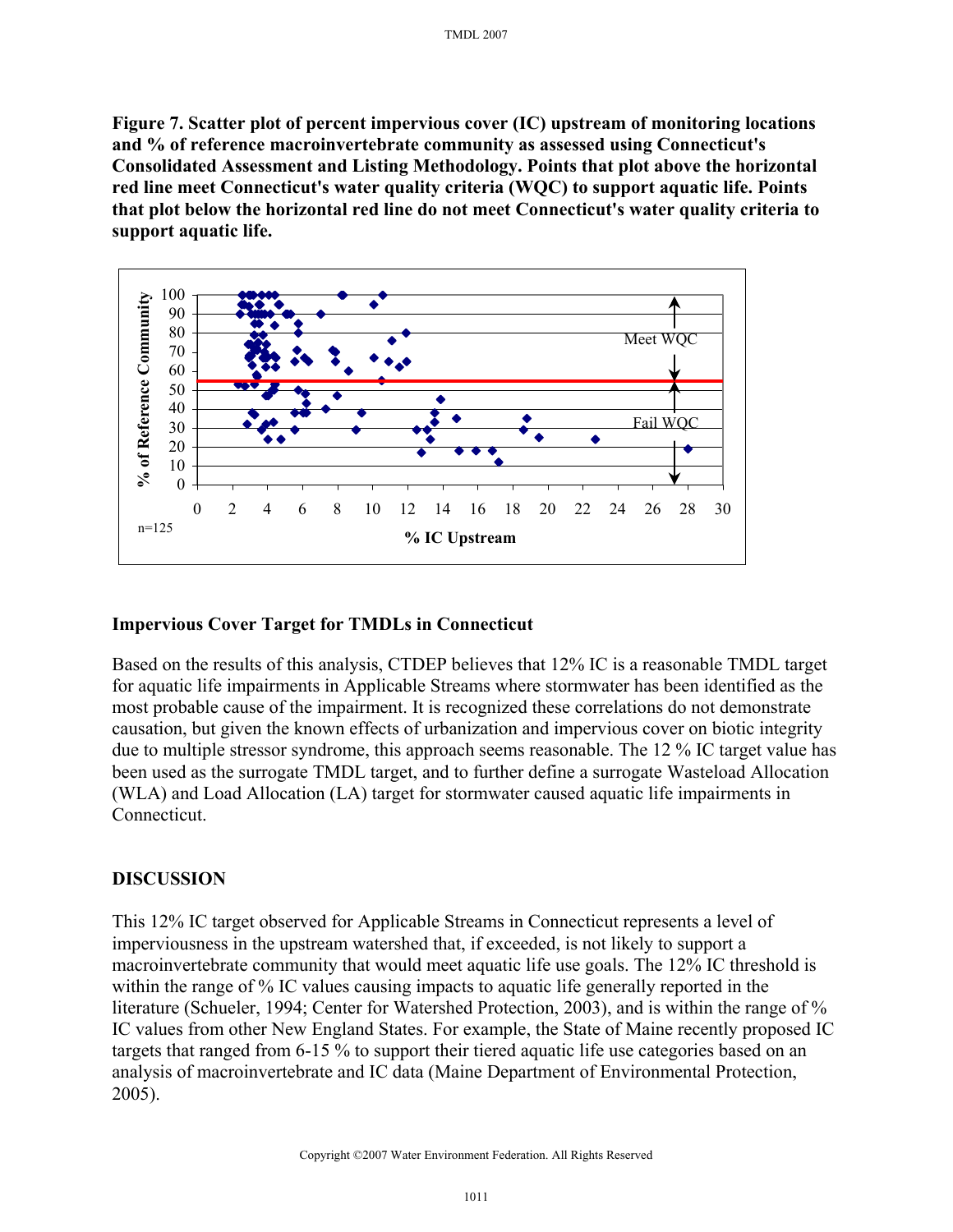CTDEP has developed a TMDL approach using the 12% IC target that is recommended for use in situations where there is a clear linkage between measured aquatic life impacts and stormwater discharging from areas dominated by IC (e.g. urbanized areas). Protocols such as EPA's Stressor Identification Guidance (US EPA 2000) can provide support to establish linkages between aquatic life in streams and stormwater. The IC target has been used to develop a TMDL using IC as a surrogate for stormwater impacts to a small brook in eastern Connecticut (CTDEP 2007). This TMDL is available for review at the Department's website http://www.ct.gov/dep.

This approach to stormwater TMDLs has several benefits. First, the IC TMDL was a useful tool to describe the connection between urbanization, impervious cover, stormwater, and biotic integrity to stakeholders during the public participation process of TMDL development. The concepts were well understood by stakeholders and provided a link between stormwater impacts and poor aquatic life in their local waterbody. In this sense, the TMDL provides a template to educate local decision makers and can assist local officials to obtain funding to reduce stormwater impacts among strongly competitive local budgets. Second, using a quantifiable surrogate measure such as impervious cover allows for calculations of TMDLs anywhere in the state, since IC data are already available statewide (and can be updated when land cover data are updated). This allows for TMDL calculation in any situation where stormwater and its complex and interactive impacts cause degradation to aquatic life in Connecticut's streams (i.e. urban stream syndrome caused by multiple stressor syndrome). Third, many more TMDLs for "urbanization" will be required in the future since there are 105 stream segments on the *2006 Connecticut List of Waterbodies Not Meeting Water Quality Standards*, of which at least 58 % have potential causes linked to urbanization. This methodology provides a template for those TMDLs.

Given the concept is easily understood by the public, statewide availability of IC data, and number of potential TMDL's for stormwater related impacts to aquatic life in Connecticut, a streamlined approach such as the one described here will advance the process to the TMDL implementation phase sooner than would happen if each stream required more complex stormwater modeling. For example, in a pilot study using the IC TMDL methodology (CTDEP 2007), stakeholder involvement with implementation of stormwater controls has been initiated even prior to formal approval of the TMDL. Thus using this surrogate approach for a complex issue such as characterizing stormwater impairments will bring us closer to the ultimate goal achievement of water quality standards.

### **ACKNOWLEDGMENTS**

Many people have been involved over the course of this project, all of whom improved the outcome. Several people from Connecticut DEP assisted in many ways: Lee Dunbar, provided guidance and technical support; Mike Beauchene built the electronic database for the macroinvertebrates and provided assistance with data analysis; Mary Becker assisted with data analysis and graphics; Ernie Pizzuto, Guy Hoffman, and Al Ladotski collected the macroinvertebrate samples; Al Lodotski and Guy Hoffman identified the macroinvertebrates; and Brian Jennes and Tracy Lizotte provided assistance with macroinvertebrate subsampling. I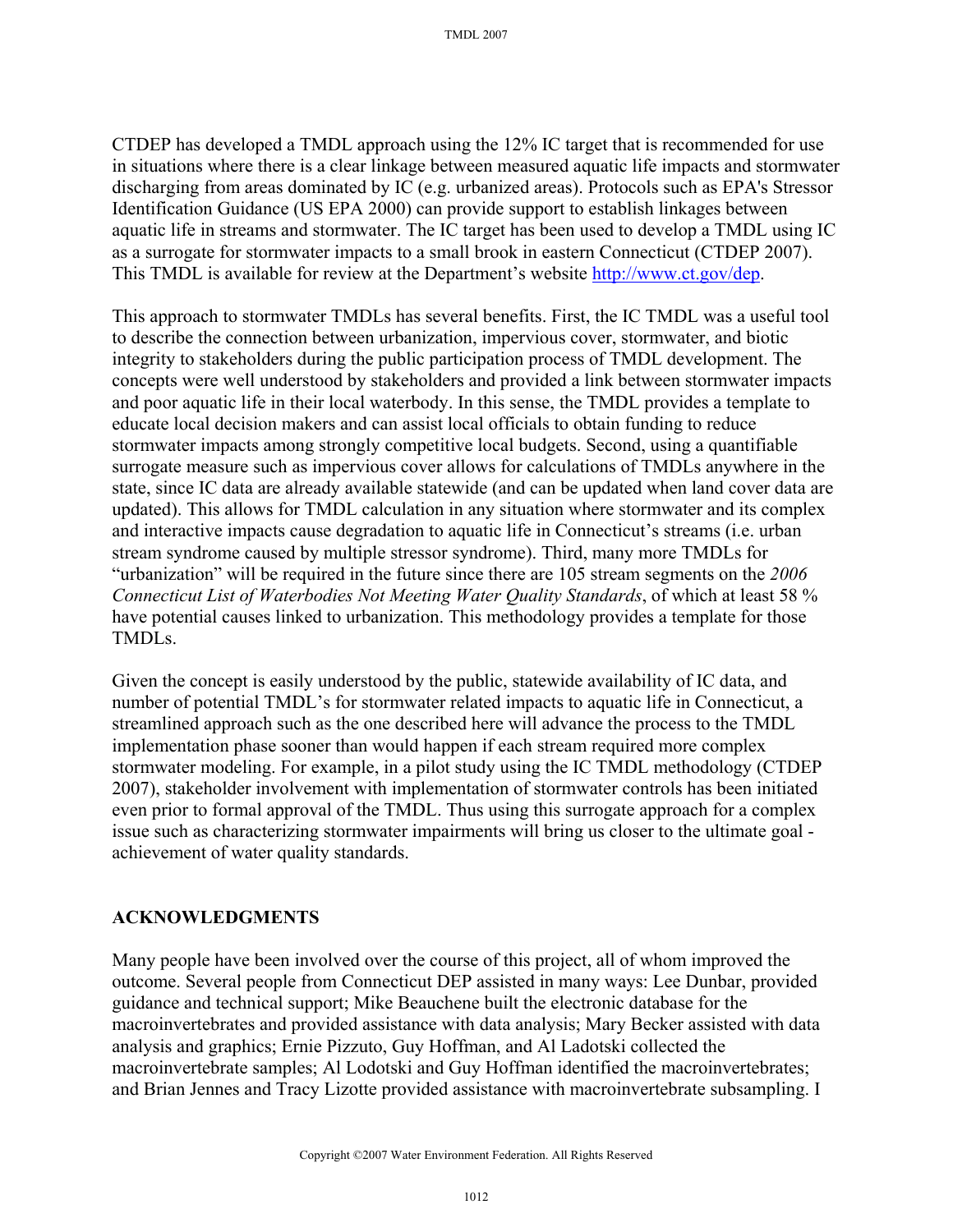thank Emily Wilson, Sandy Prisloe, and Chet Arnold from Connecticut's Center for Landuse Education and Research for providing the impervious cover data. I also thank Mary Garren, Jennie Bridge, and Steve Silva from US EPA Region I for their assistance and support. Michael F. Bloom, Jim Creighton, and Ted Graham provided editorial comments that improved this manuscript.

#### **REFERENCES**

- Allan, J.D. 2004. Landscape and Riverscapes: The influence of Land Use on Stream Ecosystems. *Annu. Rev. Ecol. Syst.* **35**:257-284.
- Arnold, C. and J Gibbons. 1996. Impervious Surface Coverage: The Emergence of a Key Environmental Indicator. *Journal of the American Planning Association*, **62**:243- 258.
- Bilkovic, D.M., M. Roggero, C.H. Hershrer, and K.H. Havens. 2006. Influence of Land Use on Macrobenthic Communities in nearshore estuarine habitats. *Estuaries and Coasts* **29**(6B):1185-1195.
- Center for Watershed Protection. 2003. Impacts of Impervious Cover on Aquatic Ecosystems. Watershed Protection Research Monograph Number 1.
- Chadwick, M.A., Dobberfuhl D.R., A.C. Benke, A.D. Huryn, K. Suberkropp, and J.E. Thiele. 2006. Urbanization Affects Stream Ecosystem Functions By Altering Hydrology, Chemistry, and Biotic Richness. *Ecological Applications* **16**(5) 1796-1807.
- Coles, J.F., Cuffney, T.F., McMahon, Gerard, and Beaulieu, K.M. 2004. The Effects of Urbanization on the Biological, Physical, and Chemical Characteristics of Coastal New England Streams. U.S. Geological Survey Professional Paper 1695, 47p.
- Connecticut Department of Environmental Protection. 1999. Ambient Monitoring Strategy For Rivers and Streams: Rotating Basin Approach. 79 Elm Street, Hartford, CT.
- Connecticut Department of Environmental Protection. 2002. Water Quality Standards. 79 Elm Street, Hartford, CT
- Connecticut Department of Environmental Protection. 2006a. 2006 Connecticut Waterbodies Not Meeting Water Quality Standards. 79 Elm Street, Hartford, CT
- Connecticut Department of Environmental Protection. 2006b. Connecticut Consolidated Assessment & Listing Methodology for 305(b) and 303(d) Reporting (CT CALM). 79 Elm Street, Hartford, CT.
- Connecticut Department of Environmental Protection. 2007. A Total Maximum Daily Load for Eagleville Brook, Mansfield Connecticut. 79 Elm Street, Hartford, CT.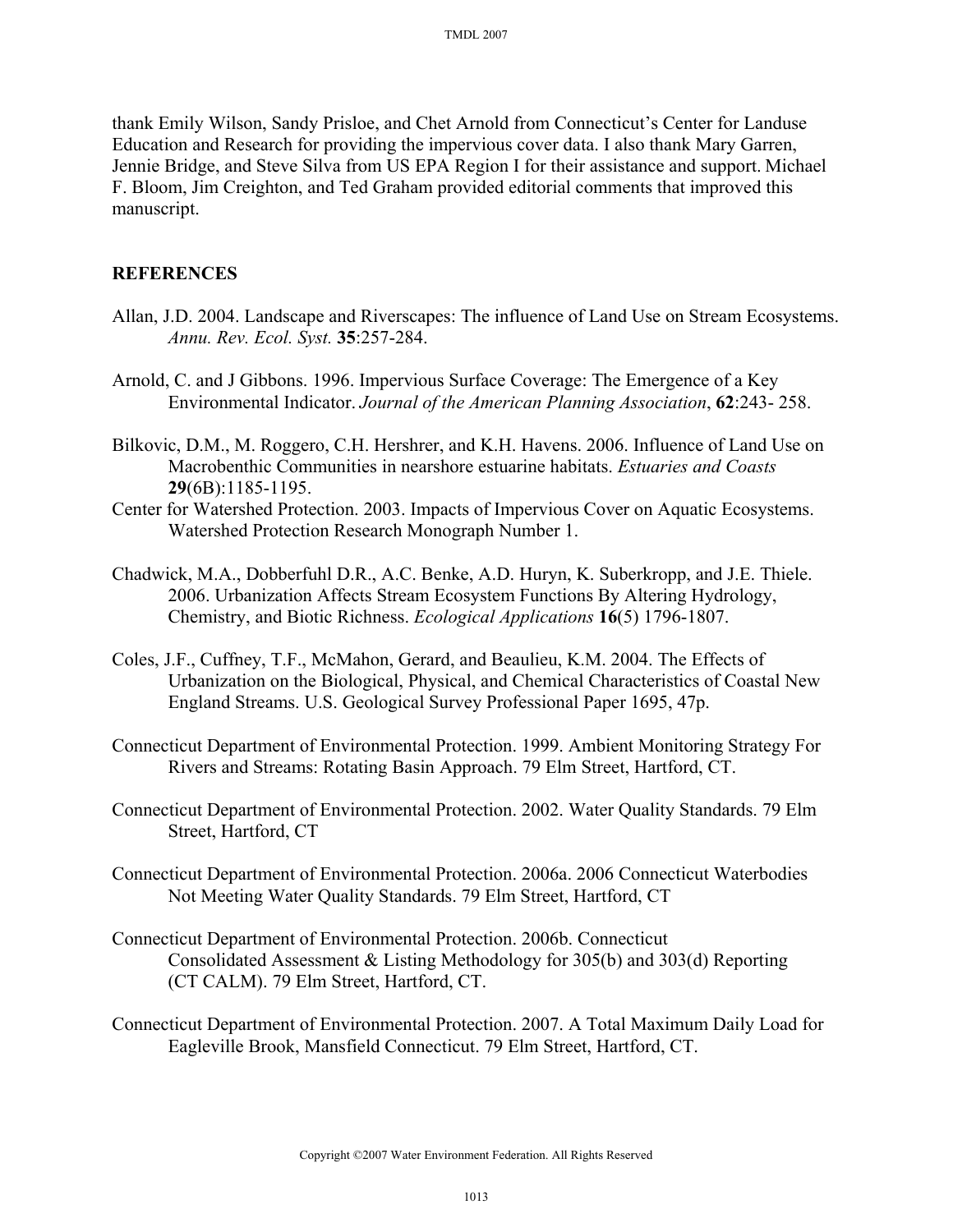- ENSR. 2006. *Stormwater TMDL Implementation Support Manual*. ENSR Corporation. 2 Technology Park Drive, Westford, MA.
- Gergel, S.E., M.G. Turner, J.R. Miller, J.M. Melack, and E.H. Stanley. 2002. Landscape Indicators of Human Impacts to Riverine Systems. *Aquat. Sci*. **64**:118-128.
- Meyer, J.L., M.J. Paul, and W.K. Taulbee. 2005. Stream Ecosystem Function in the Urbanizing Landscape. *J. N. Am. Benthol. Soc.* **24**(3):602-612.
- Miltner, R.J., D. White, and C. Yoder. The Biotic Integrity of Streams in Urban and Suburban Landscapes. *Landscape and Urban Planning*: **69**:87-100.
- Morse, C.C., A.D. Huryn, and C. Cronan. 2002. Impervious Surface Area as a Predictor of the Effects of Urbanization on Stream Insect Communities in Maine, USA. *Env. Monitoring and Assess.* **89**:95-127.
- Lenat, D. R. and D.L. Penrose. 1996. History of the EPT Taxa Richness Metric. *Bulletin of the North American Benthological Society Summer*; Vol. **13**(2).
- Maine Department of Environmental Protection. 2005. Percent Impervious Cover TMDL Guidance for Attainment of Tiered Aquatic Life Uses.
- Ourso, R.T. and S.A. Frenzel. 2003. Identification of Linear and Threshold Responses in Streams Along a Gradient of Urbanization in Anchorage, Alaska. *Hydrobiologia* **501**:117-131.
- Plafkin, J.L., M.T. Barbour, K.D. Porter, S.K. Gross, and R.M. Hughes. 1989. Rapid Bioassessment Protocols for Use in Streams and Rivers: Benthic Macroinvertebrates and Fish. EPA 440/4-89/001. USEPA, Washington, DC.
- Prisloe, M., E.H. Wilson, and C. Arnold. 2002. Refinement of Population Calibrated Land Cover Specific Impervious Surface Coefficients for Connecticut. NEMO FY 2002 Work Plan. University of Connecticut. Haddam, CT.
- Schuler, T.R. 1994. The Importance of Imperviousness. *Watershed Protection Techniques* **1**(3):100-111.
- Stanfield, L.W. and B.W. Kilgour. 2006. Effects of Percent Impervious Cover on Fish and Benthos Assemblages and Instream Habitats in Lake Ontario Tributaries. Pages 577-599 *in* R.M Hughes, L. Wang, and P.W. Seelbach, editors. Landscape Influences on Stream Habitats and Biological Assemblages. *AFS Symposium* **48**, Bethesda, MD.
- U.S. Environmental Protection Agency (2000) *Stressor Identification Guidance Document*; EPA-822/B-00/025; Washington, D.C.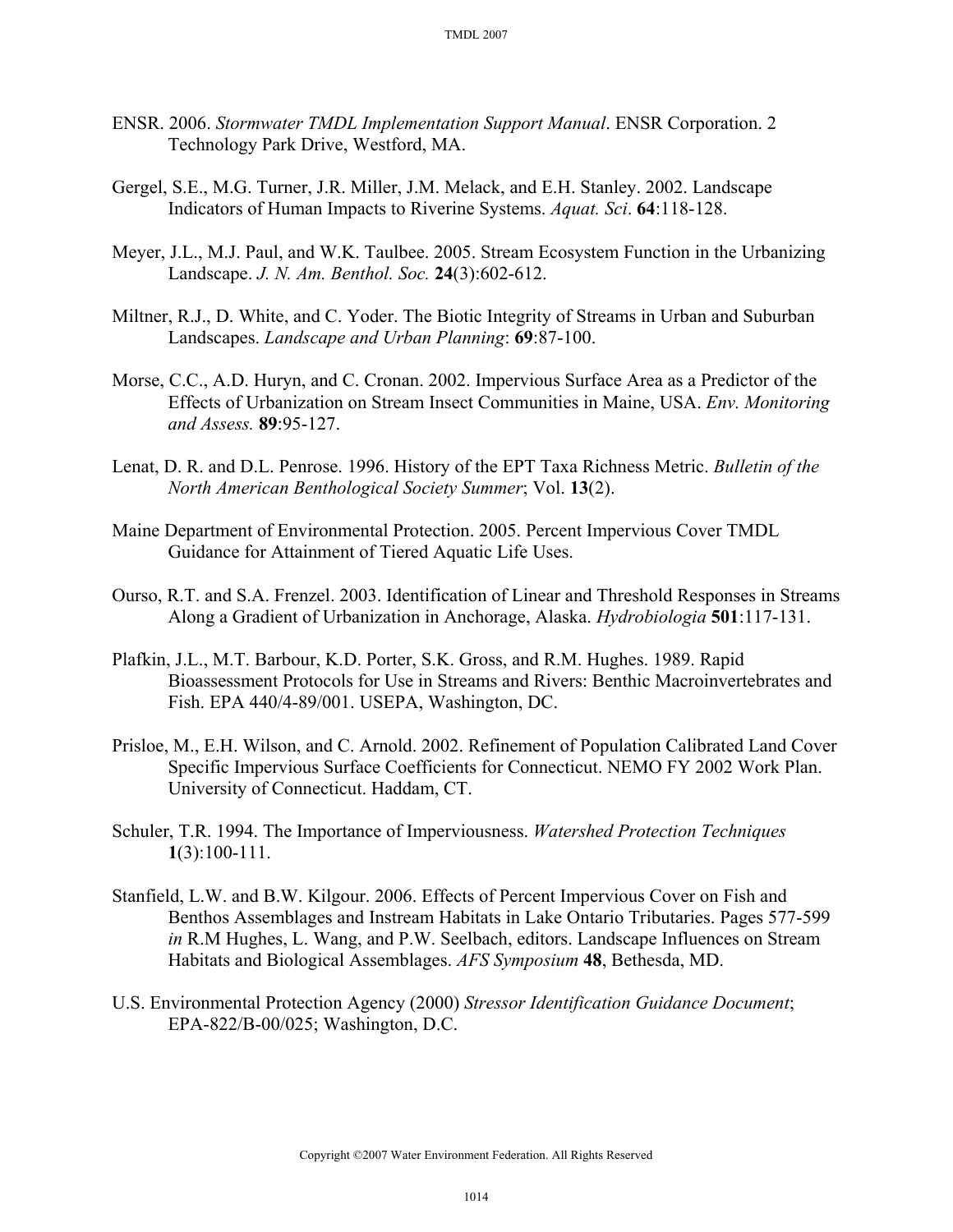- Walsh, C.J., Roy, A.H., Feminella, J.W., Cottingham, P.D., Groffman, P.M., and Morgan II, R.P. 2005. The Urban Stream Syndrome: Current Knowledge and the Search for a Cure. *J. N. Am. Benthol. Soc.* **24**(3):706-723.
- Wang, L., J. Lyons, and P. Kanehl. 2001. Impacts of Urbanization on Stream Habitat and Fish Across Multiple Spatial Scales. *Env. Management.* **28**(2):255-266.
- Wang, L. and P. Kanehl. 2003. Influence of Watershed Urbanization and Instream Habitat on Macroinvertebrates in Cold Water Streams. *J. Amer. Water Res. Assoc*. **39**(5):1181-1196.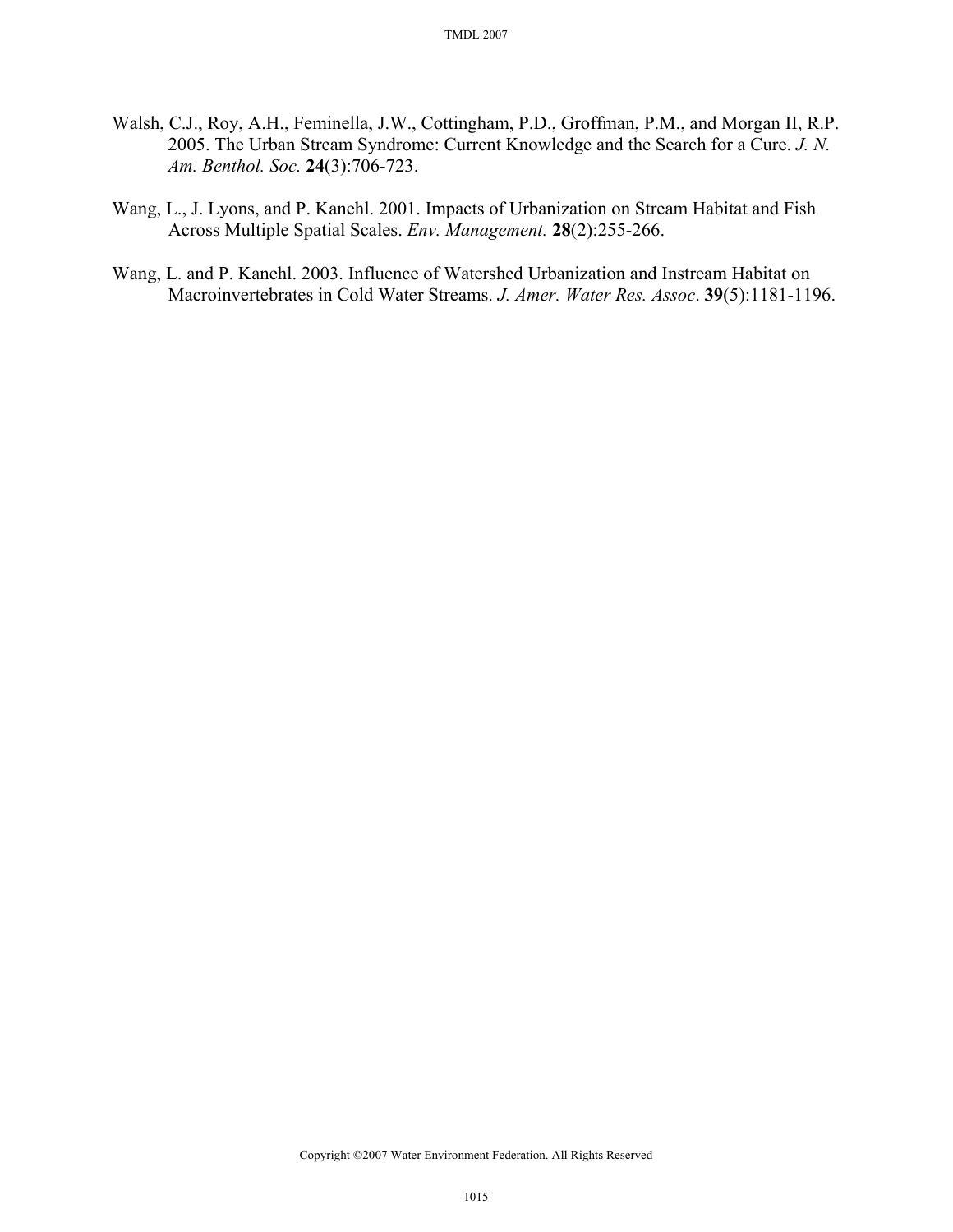|                                | Drainage Area  |                     |                        |
|--------------------------------|----------------|---------------------|------------------------|
| Sample                         | Upstream       | Percent IC upstream | Percent of             |
| <b>Stream Name</b><br>Date     | (square miles) | of site             | Reference <sup>1</sup> |
| 10/17/2002 Ekonk Brook         | 5.3            | 2.9                 | 67                     |
| 10/28/1998 Pocotopaug Creek    | 5.4            | 3.7                 | 29                     |
| 10/13/1998 Stony Brook         | 5.7            | 2.7                 | 52                     |
| Hewitt Brook (Poquetanuck      |                |                     |                        |
| 11/2/2000 Brook)               | 5.8            | 3.4                 | 72                     |
| 10/30/2002 Lake Waramaug Brook | 5.8            | 3.3                 | 90                     |
| 10/15/2002 Latimer Brook       | 5.9            | 3.8                 | 67                     |
| 11/13/1997 Pequonnock River    | 5.9            | 8.6                 | 60                     |
| 10/20/1998 Burlington Brook    | 5.9            | 4.5                 | 62                     |
| 10/26/1999 Tenmile River       | 6.0            | 3.5                 | 95                     |
| 10/6/1999 Myron Kinney Brook   | 6.1            | 2.3                 | 53                     |
| 10/19/2000 Seth Williams Brook | 6.2            | 4.3                 | 50                     |
| 10/16/2000 Farm River          | 6.3            | 4.1                 | 47                     |
| 10/9/2002 Pond Meadow Brook    | 6.4            | 3.5                 | 85                     |
| 11/5/1996 Naugatuck River      | 6.7            | 7.3                 | 40                     |
| 11/5/1997 Norwalk River        | 6.8            | 7.9                 | 65                     |
| 10/29/1997 Norwalk River       | 6.8            | 7.9                 | 70                     |
| 10/3/2002 Norwalk River        | 6.8            | 8.0                 | 47                     |
| 10/4/2000 Transylvania Brook   | 6.9            | 4.3                 | 33                     |
| 10/23/1997 West River          | 7.2            | 3.0                 | 94                     |
| 10/21/1997 West River          | 7.2            | 3.0                 | 100                    |
| 10/17/2000 Sympaug Brook       | 7.2            | 13.1                | 29                     |
| 10/2/1997 Salmon Creek         | 7.4            | 3.6                 | 95                     |
| 11/9/1999 Factory Brook        | 7.5            | 3.9                 | 67                     |
| 10/14/1997 Mill River          | 7.7            | 8.2                 | 100                    |
| 10/17/1997 Branford River      | 8.3            | 5.7                 | 71                     |
| 11/13/1997 Mill River          | 8.4            | 7.0                 | 90                     |
| 10/24/2000 Still River         | 8.5            | 9.4                 | 38                     |
| 10/23/1998 Salmon Brook        | 8.8            | 10.1                | 67                     |
| 10/6/2000 Willow Brook         | 9.2            | 18.6                | 29                     |
| 11/3/2000<br>Oxoboxo Brook     | 10.2           | 5.6                 | 29                     |
| 11/2/2000 Oxoboxo Brook        | 10.2           | 5.6                 | 38                     |
| 11/2/2000 Trading Cove Brook   | 10.2           | 4.6                 | 95                     |
| 10/22/1999 Whetstone Brook     | 10.3           | 3.4                 | 58                     |
| 10/20/2000 Gardner Brook       | 10.5           | 3.4                 | 71                     |
| 10/20/1998 Nepaug River        | 10.7           | 3.7                 | 90                     |
| 10/16/2000 Bladdens River      | 10.7           | 6.2                 | 48                     |
| 10/31/1996 Bladdens River      | 10.7           | 6.2                 | 105                    |
|                                |                |                     |                        |

# **APPENDIX 1. Benthic monitoring sites selected for analysis (Applicable Streams).**

<sup>&</sup>lt;sup>1</sup> Percent of Reference is calculated as described in Plafkin et al., (1989). In general, sites > 54 % of reference community meet Connecticut's narrative aquatic life use in wadeable streams, although others factors are involved in the assessment.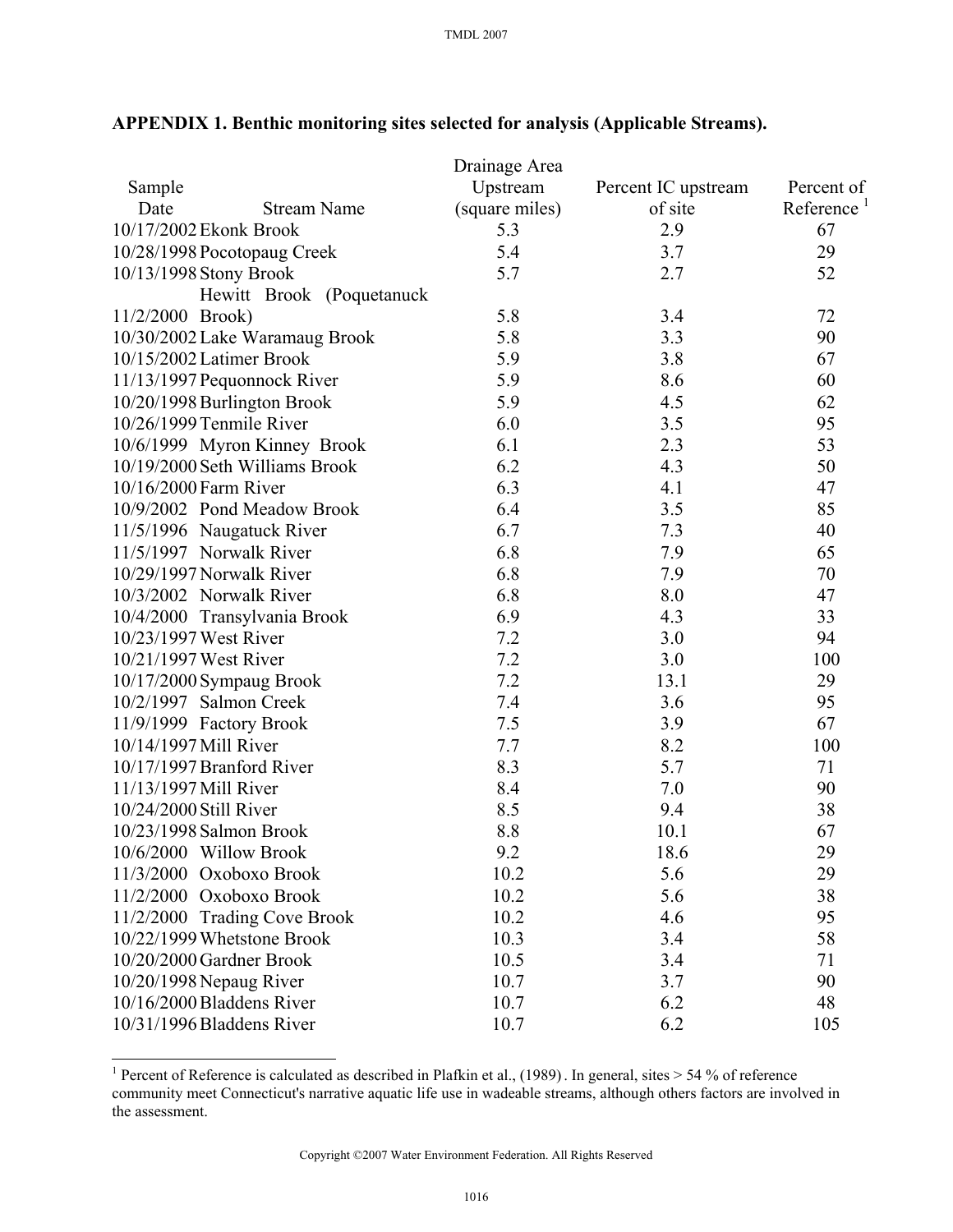|                                |                                        | Drainage Area  |                     |            |
|--------------------------------|----------------------------------------|----------------|---------------------|------------|
| Sample                         |                                        | Upstream       | Percent IC upstream | Percent of |
| Date                           | <b>Stream Name</b>                     | (square miles) | of site             | Reference  |
| 10/13/1999 Middle River        |                                        | 10.9           | 4.4                 | 68         |
| 10/10/2000 Noroton River       |                                        | 11.0           | 19.5                | 25         |
| 10/13/1998 Muddy Brook         |                                        | 11.1           | 4.0                 | 24         |
| 10/25/1999 Mill Brook          |                                        | 11.2           | 3.9                 | 32         |
| 10/27/1998 Jeremy River        |                                        | 11.4           | 4.0                 | 67         |
| 10/13/1999 Furnace Brook       |                                        | 11.6           | 3.3                 | 53         |
| 10/4/2000 Shepaug River        |                                        | 11.8           | 2.4                 | 90         |
| 10/6/1999 Pachaug River        |                                        | 11.9           | 3.3                 | 37         |
| 10/3/2000 Middle River         |                                        | 12.0           | 4.4                 | 53         |
| 11/4/1997 Harbor Brook         |                                        | 12.1           | 18.8                | 35         |
| 10/28/1998 Pine Brook          |                                        | 12.3           | 3.8                 | 67         |
| 10/31/2000 Latimer Brook       |                                        | 12.4           | 4.2                 | 90         |
| 10/24/2002 Whitford Brook      |                                        | 12.5           | 4.1                 | 100        |
| 10/25/1999 Quanduck Brook      |                                        | 12.9           | 3.0                 | 68         |
| 10/7/1999 Merrick Brook        |                                        | 13.0           | 3.0                 | 74         |
| 10/17/2003 Eightmile River     |                                        | 13.1           | 10.6                | 100        |
| 10/12/1999 Eightmile River     |                                        | 13.1           | 10.1                | 95         |
| 10/14/1999 Willimantic River   |                                        | 13.5           | 3.8                 | 79         |
| 10/20/1997 Mianus River        |                                        | 13.6           | 10.5                | 55         |
| 11/9/2000 Silvermine River     |                                        | 13.8           | 10.9                | 65         |
| 10/19/1999 Bungee Brook        |                                        | 14.2           | 2.9                 | 74         |
| 10/21/1998 Still River         |                                        | 14.5           | 6.2                 | 43         |
| 10/5/2000 Still River          |                                        | 14.5           | 6.2                 | 38         |
| 11/14/1996 Farmill River       |                                        | 14.7           | 12.0                | 65         |
| 10/14/2003 Saugatuck River     |                                        | 14.8           | 4.4                 | 100        |
| 10/6/1998 Trout Brook          |                                        | 15.1           | 22.7                | 24         |
| 11/7/1996 Farmill River        |                                        | 15.1           | 11.9                | 80         |
| 10/6/1999 Broad Brook          |                                        | 15.2           | 2.9                 | 32         |
|                                | 10/29/1998 East Branch Eightmile River | 15.3           | 3.3                 | 71         |
|                                | 10/20/2000 Susquetonscut Brook         | 15.3           | 3.5                 | 90         |
| 11/1/1996 Little River         |                                        | 15.5           | 5.1                 | 90         |
| 10/22/1998 Broad Brook         |                                        | 15.8           | 4.8                 | 24         |
| $10/28/1999$ Moosup River      |                                        | 15.8           | 4.4                 | 84         |
| 10/19/1999 Still River         |                                        | 16.0           | 3.0                 | 74         |
| 10/6/1998 Piper Brook          |                                        | 16.3           | 28.0                | 19         |
| 10/12/2000 Steele Brook        |                                        | 17.0           | 13.5                | 38         |
| 10/12/2000 Steele Brook        |                                        | 17.0           | 13.5                | 33         |
| 10/1/1998 Coppermine Brook     |                                        | 17.4           | 11.5                | 62         |
| 11/7/1996 Eightmile Brook      |                                        | 17.4           | 4.5                 | 105        |
| 11/6/1996 Hollenbeck River     |                                        | 17.6           | 2.5                 | 105        |
| 10/14/1997 Mill River          |                                        | 18.4           | 8.3                 | 100        |
| 11/13/1996 East Aspetuck River |                                        | 18.7           | 4.7                 | 95         |
| 11/4/1998 Pootatuck River      |                                        | 18.9           | 5.3                 | 90         |
|                                |                                        |                |                     |            |